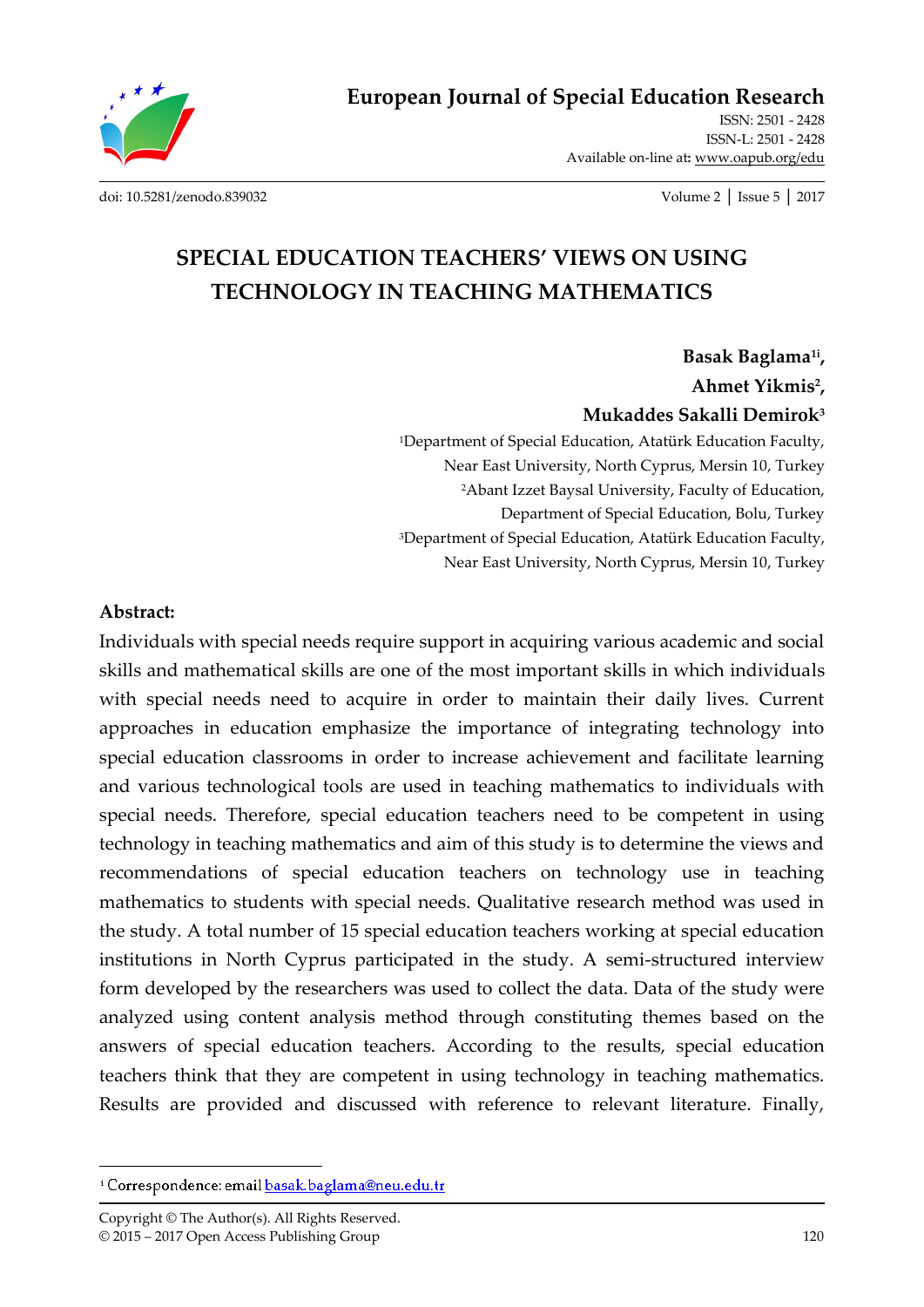implications for special education practices and recommendations for further research are also presented.

**Keywords:** mathematics, technology, special education teachers, views, recommendations

### **1. Introduction**

Current scientific and technological developments in the world have led educational practices to change and education system needs to renew itself in the process of these rapid innovations. Important changes in the understanding of what is mathematics and how to teach mathematics have also occurred recently. Mathematics as a discipline in school curriculum include skills and concepts such as numbers, fractions, four operations, geometrical shapes, problem solving and measurement for students to function in the society as an independent individual (Ciftci & Tatar, 2015; Polat, Yavuz & Tunc, 2017). Students are able to acquire these skills when they are presented in appropriate educational environments based on students' characteristics and needs.

It is considered that when teaching practices are presented with appropriate methods and strategies in appropriate education environments, it would also help both students and teachers to achieve the goals and objectives of mathematics course. In addition to the academic and social skills including daily life skills, shopping, travelling, reading-writing; basic mathematical skills are necessary to use in daily life for individuals with special needs. In order to acquire these skills, it is important to provide instruction with organizing components, goals, content of education programs with appropriate method or approach (Krawec, Huang, Montague, Kressler & Melia de Alba, 2013).

Individuals with special needs require support in acquiring various academic and social skills in order to maintain their lives. Academic skills may include readingwriting and basic mathematical skills and social skills comprise helping others, seeking help from others and self-promotion which help them to establish relationships and increase their social acceptance and adaptation in the society. Mathematics has a facilitative role in both individuals with special needs and individuals with typical development. In this regard, it is necessary for individuals with special needs to acquire mathematical skills. Teachers generally tend to use traditional teaching approaches and methods in teaching academic skills such as mathematics and reading-writing. In recent years, problems experienced in teaching mathematical skills have led teachers and professionals to seek new methods (Goldsmith, Doerr & Lewis, 2014; Kan, 2015).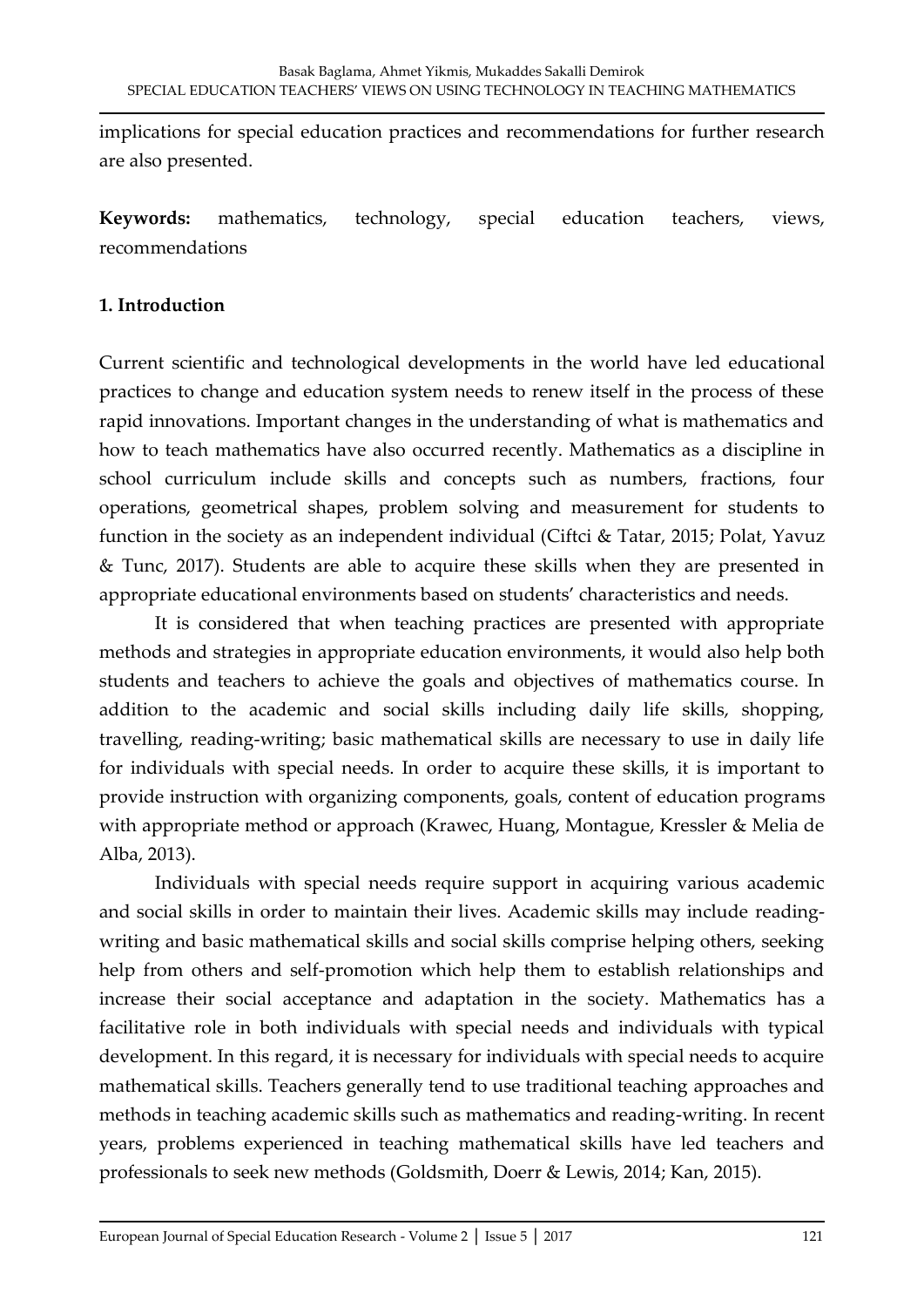Mathematics is a tool for solving problems encountered in daily life. In addition, it is beneficial for many activities which require specific talents and skills. It is also prerequisite for individuals to achieve some work (Boobekova, 2013; Atasoy, Uzun & Aygun, 2016). Counting, reading time, making payments, measuring and weighing, understanding simple graphics and schemes and making arithmetic operations are some examples for basic concepts of mathematical subjects in which individuals experience in daily life.

For many individuals with typical development, mathematics arises as a difficult field. Therefore, it is considered that individuals with special needs experience more difficulties in learning mathematics compared to their peers with typical development. For individuals with special needs, it is necessary to learn mathematics as their peers in order to be able to cope with problems encountered during daily life and acquire independent living skills (Yikmis, 2016). If children with special needs are given the opportunities to learn mathematics, their conceptual understanding and ability to transfer knowledge is increased (Carpenter, Franke, Jacobs, Fennema, & Empson, 1998). Currently, direct instruction, interaction unit and TouchMath are the most frequently used effective approaches in teaching mathematics to individuals with special needs (Gursel, 2017).

Teachers are responsible for integrating educational technologies into instructional practices. Special education teachers now have the opportunity to individualize and differentiate instructions with many technological devices never before available for children with special needs (Akpan & Beard, 2014). They can promote greater independence for students by enabling them to perform tasks which students with special needs are unable to achieve or have difficulties to achieve.

Technological tools include a variety of advantages to help students in a mathematics classroom. By incorporating a variety of readily and user friendly available technologies into math instruction for students, educators can enhance the success of all students with various types of disabilities in the math classroom (Cviko, McKenney & Voogt, 2014). Therefore, it is important to integrate technology into mathematics instruction for individuals with special needs and it is expected that this study would provide an overview on the views and recommendations of special education teachers on using technology in mathematics instruction for individuals with special needs.

Aim of this study is to determine the views and recommendations of special education teachers on the use of technology in teaching mathematics to individuals with special needs. According to literature, it is seen that number of studies examining the views and recommendations of special education teachers on the use of technology in teaching mathematics to individuals with special needs is limited. Therefore, it is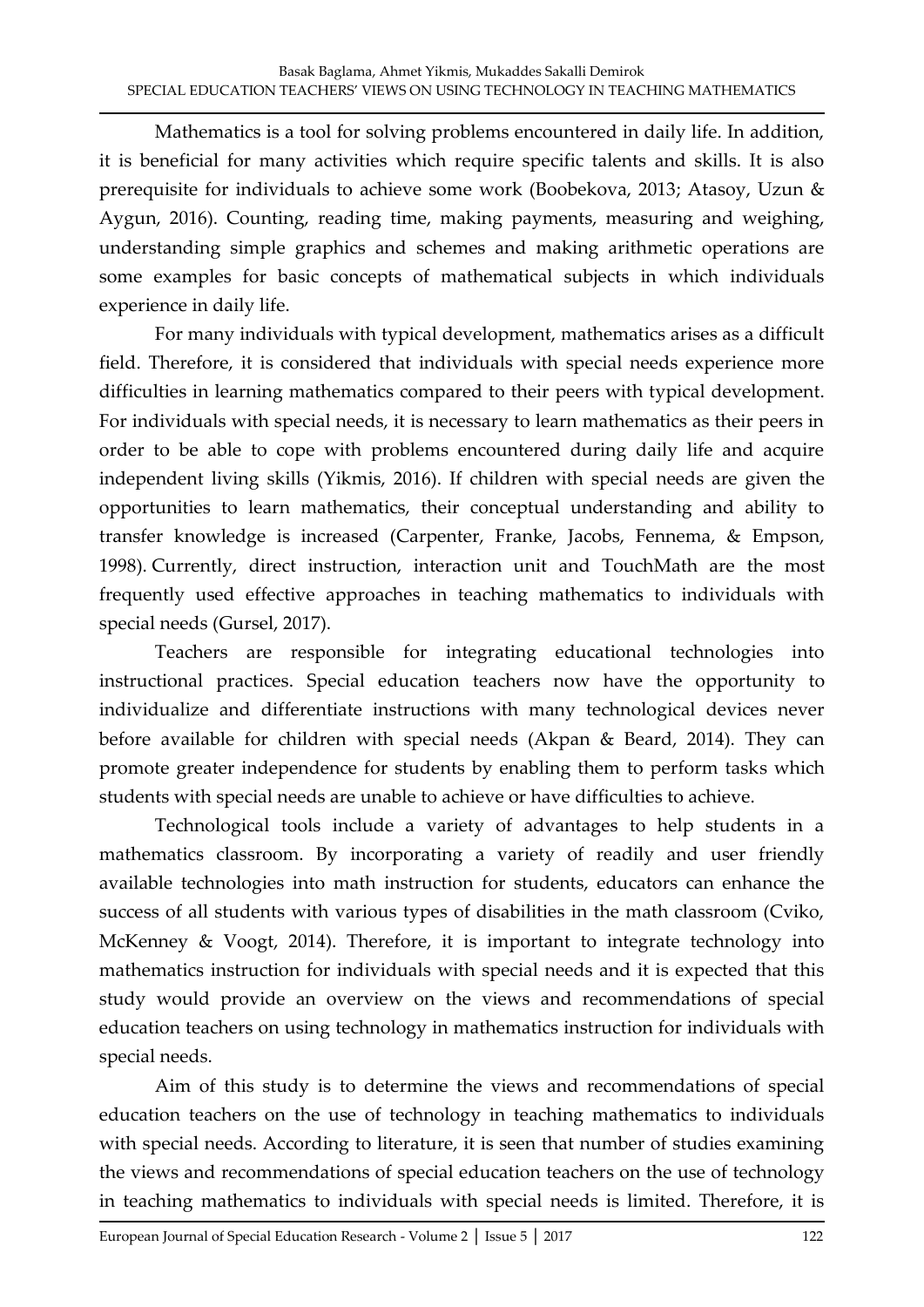expected that this study would contribute significantly to the field from both theoretical and practical perspectives.

### **2. Method**

#### **2.1. Research Model**

In this study, a qualitative research approach was used to determine the views of special education teachers on the use of technology in special education. Semistructured interview technique was used as a qualitative research method. Qualitative research is the type of research in which qualitative data gathering methods such as observation, interview and document analysis are used in a realistic and holistic way in order to reveal the perceptions and events in a natural environment (Yildirim & Simsek, 2005).

### **2.2. Study Group**

A total number of 15 special education teachers working at special education institutions in North Cyprus participated in this study. A semi-structured interview form developed by the researchers was used to collect the data. Demographic characteristics of the participants are shown in detail in Table 1.

| Participants   | Age | Gender | Years of teaching experience |
|----------------|-----|--------|------------------------------|
| P1             | 27  | Female | 2 years                      |
| P2             | 29  | Female | 7 years                      |
| P <sub>3</sub> | 36  | Male   | 11 years                     |
| P4             | 24  | Female | 2 years                      |
| P <sub>5</sub> | 26  | Male   | 4 years                      |
| P <sub>6</sub> | 22  | Female | 1 year                       |
| P7             | 27  | Female | 3 years                      |
| P8             | 23  | Male   | 2 years                      |
| P <sub>9</sub> | 25  | Female | 4 years                      |
| P10            | 40  | Male   | 12 years                     |
| P11            | 36  | Female | 8 years                      |
| P12            | 33  | Male   | 9 years                      |
| P13            | 25  | Female | 3 years                      |
| P14            | 31  | Female | 6 years                      |
| P15            | 34  | Male   | 7 years                      |

**Table 1:** Demographic Characteristics of the Participants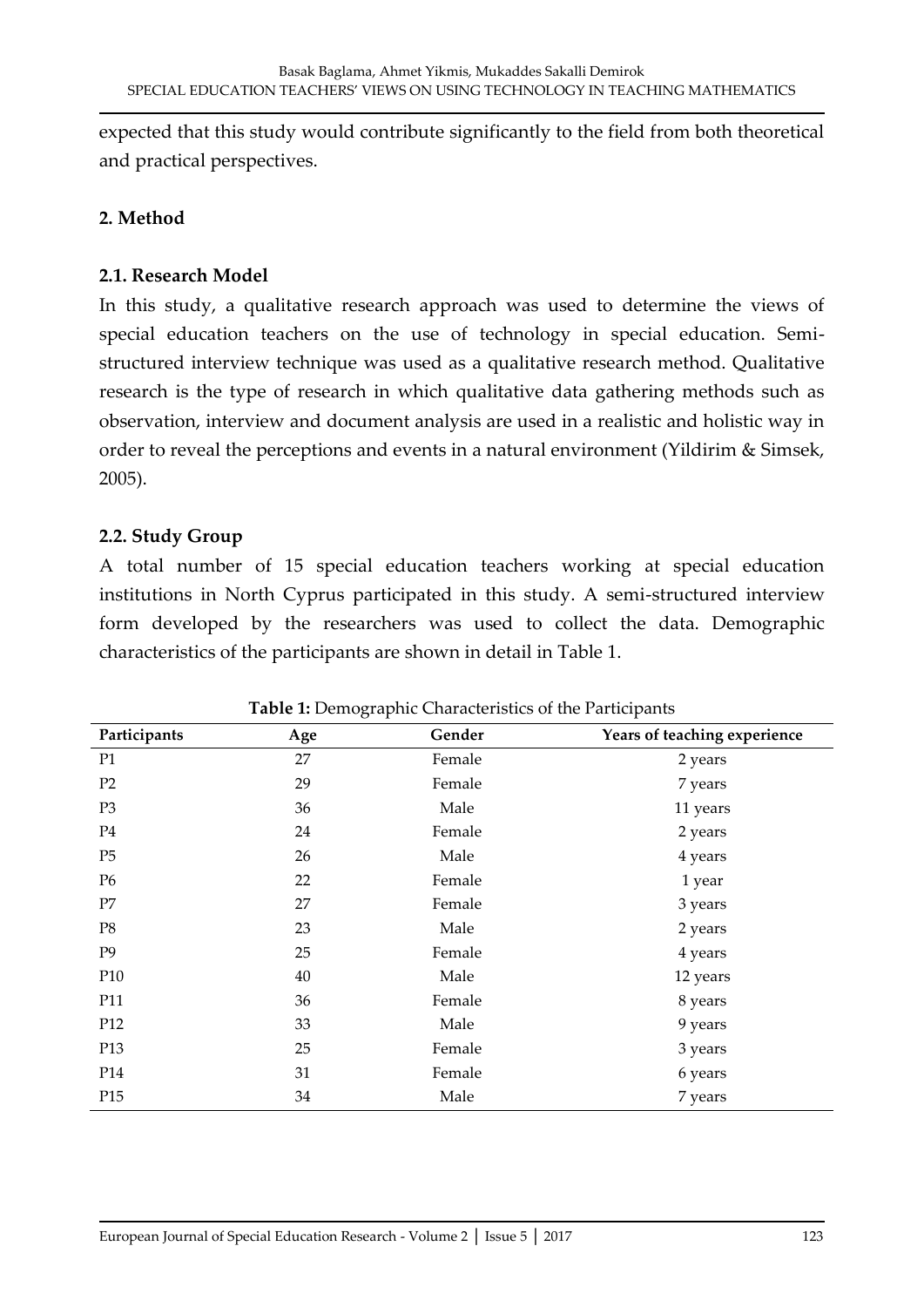### **2.3. Data Collection Tool and Procedure**

A semi-structured interview form developed by the researchers was used to collect the data. The data were collected through an interview form with 8 open-ended questions prepared by the researchers in this study. The interview form consisted of demographic questions including the years of professional experience and the undergraduate education of the teachers. In the semi-structured interviews, the questions prepared by the researcher are directed by interviewing the interviewees individually. The questions in the interview form included the following questions:

- 1. What do you think about your competency in using technology in mathematics?
- 2. Which technological tools do you use in teaching mathematics?
- 3. What concepts and skills taught mathematics do you think it is more effective to use technological tools?
- 4. What are the software for educational purposes do you use in mathematics?
- 5. What are the problems you encounter when using technological tools in teaching mathematics?
- 6. What are your recommendations for using technological tools more effectively in teaching mathematics?

The opinions of 5 experts from the field of special education were received in terms of the suitability, intelligibility and conformity of statements of the questions in the interview form. Opinions were received from a group of specialists, consisting of 2 people from the field of special education, 2 people from the field of Turkish, and 1 person from the field of assessment and evaluation, on the appropriateness (content), understandability and conformity of statements for the purposes of the research.The data of the research were collected by interviewing the special education teachers. The interviews were conducted in March. The interviews were conducted on an individual basis at times when both the researcher and the teachers were available.

### **2.4. Data Analysis**

Data of the study were analyzed with content analysis method through constituting themes based on the answers of the participants. After the interviews were completed, the transcription of the voice recordings began. The responses obtained from the research were collected under themes by analyzing the content. The analysis of the data was performed by expressing the answers of the teachers to the questions under the themes and sub-themes and expressing the numbers of the teachers giving the answers for each theme.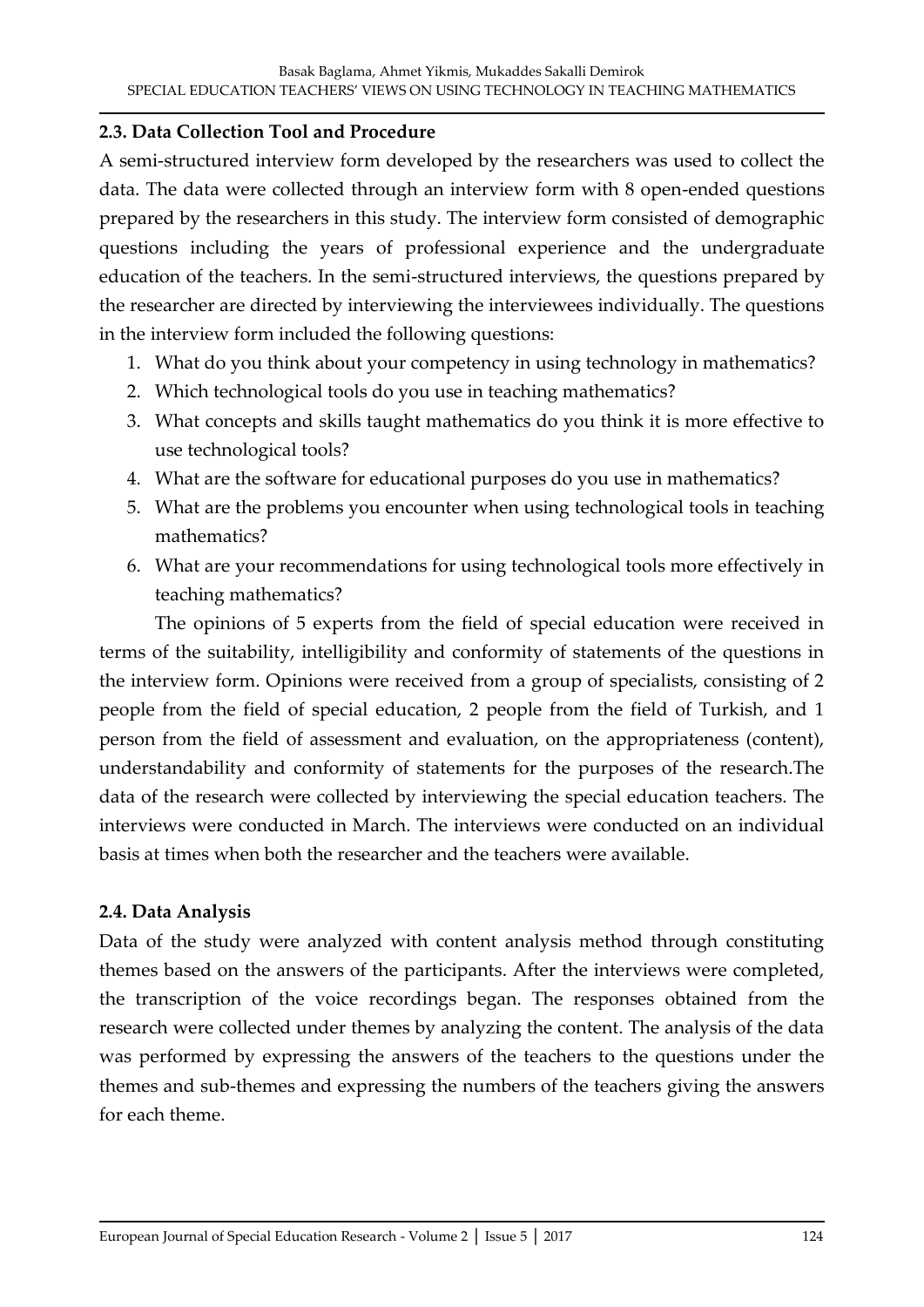#### **3. Results**

Results obtained from the study in line with the general aim and sub-aims are provided in this section.

# **3.1. Views of special education teachers on their competency in using technology in mathematics**

| Table 2: Special education teachers' views on their competency in |  |
|-------------------------------------------------------------------|--|
| using technology in teaching mathematics                          |  |

| <b>Views</b>                                                              |  |
|---------------------------------------------------------------------------|--|
| I think I'm competent in using technology in teaching mathematics.        |  |
| I do not think I'm competent in using technology in teaching mathematics. |  |

Views of special education teachers on their competency in using technology in mathematics are shown in Table 2. As it can be seen, most of the teachers (n=12) think that they are competent in using technology in teaching mathematics and only 3 teachers reported that they do not think they are competent in using technology in teaching mathematics.

# **3.2. Views of special education teachers on technological tools used in teaching mathematics**

| <b>Technological tools</b> | n |
|----------------------------|---|
| Computer                   | 8 |
| Tablet                     | 5 |
| Smart phone                | 4 |
| Calculator                 | 3 |
| Projection                 | 3 |
| Smart board                | າ |

**Table 3: Technological tools used in teaching mathematics**

Table 3 shows the views of special education teachers on technological tools used in teaching mathematics. As it can be seen from Table 3, special education teachers reported six different technological tools which can be used in teaching mathematics. Results showed that most of the teachers stated that computer as a technological tool is used in teaching mathematics (n=8). Special education teachers also indicated that tablet  $(n=5)$ , smart phone  $(n=4)$ , calculator  $(n=3)$ , projection  $(n=3)$  and smart board  $(n=2)$  are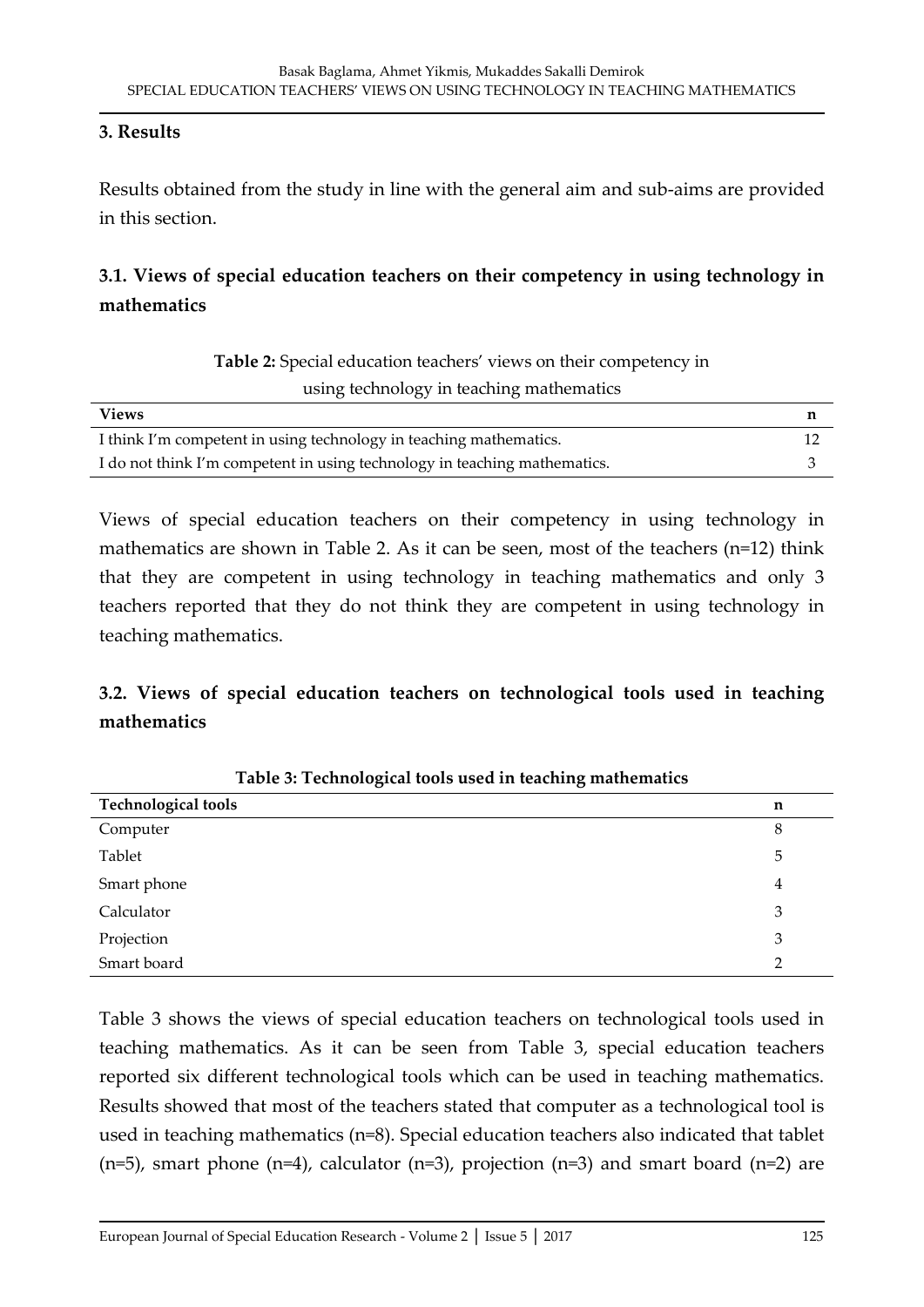other technological tools to teach mathematics. One special education teacher stated that "*I frequently benefit from computer and tablet in mathematics lecture*" (P11).

### **3.3. Views of special education teachers on the educational software they use in mathematics**

| <b>Table 4:</b> Educational software used in teaching mathematics |    |  |
|-------------------------------------------------------------------|----|--|
| Software                                                          |    |  |
| Mathematical games from the internet                              | 11 |  |
| Microsoft Word                                                    | 9  |  |
| Microsoft Excel                                                   | 5  |  |
| Morpa kampus                                                      |    |  |
| Egitimhane                                                        |    |  |
| I do not use educational software for teaching mathematics.       |    |  |

Table 4 shows the views of special education teachers on the educational software they use in mathematics. Most of special education teachers indicated that they benefit from mathematical games from the internet (n=11), Microsoft Word (n=9) and Microsoft Excel (n=5) as educational software for teaching mathematics. In addition, morpa kampus (n=3) and egitimhane (n=2) are two Turkish educational software in which special education reported that they use for educational software in teaching mathematics. Only 2 special education teachers stated that they do not use educational software for teaching mathematics.

# **3.4. Views of special education teachers on the concepts and skills in which using technology is more effective in teaching mathematics**

| Concepts and skills          | n  |
|------------------------------|----|
| <b>Numbers</b>               | 11 |
| Geometric shapes             | 9  |
| Opposite concepts            | 9  |
| Four operation skills        | 8  |
| Matching skills              | 6  |
| Counting skills              | 5  |
| Mathematical problem solving | 5  |

**Table 5:** Concepts and skills in which using technology is more effective in teaching mathematics

Views of special education teachers on the concepts and skills in which using technology is more effective in teaching mathematics are shown in Table 5. When the table is examined, it can be seen special education teachers provided seven different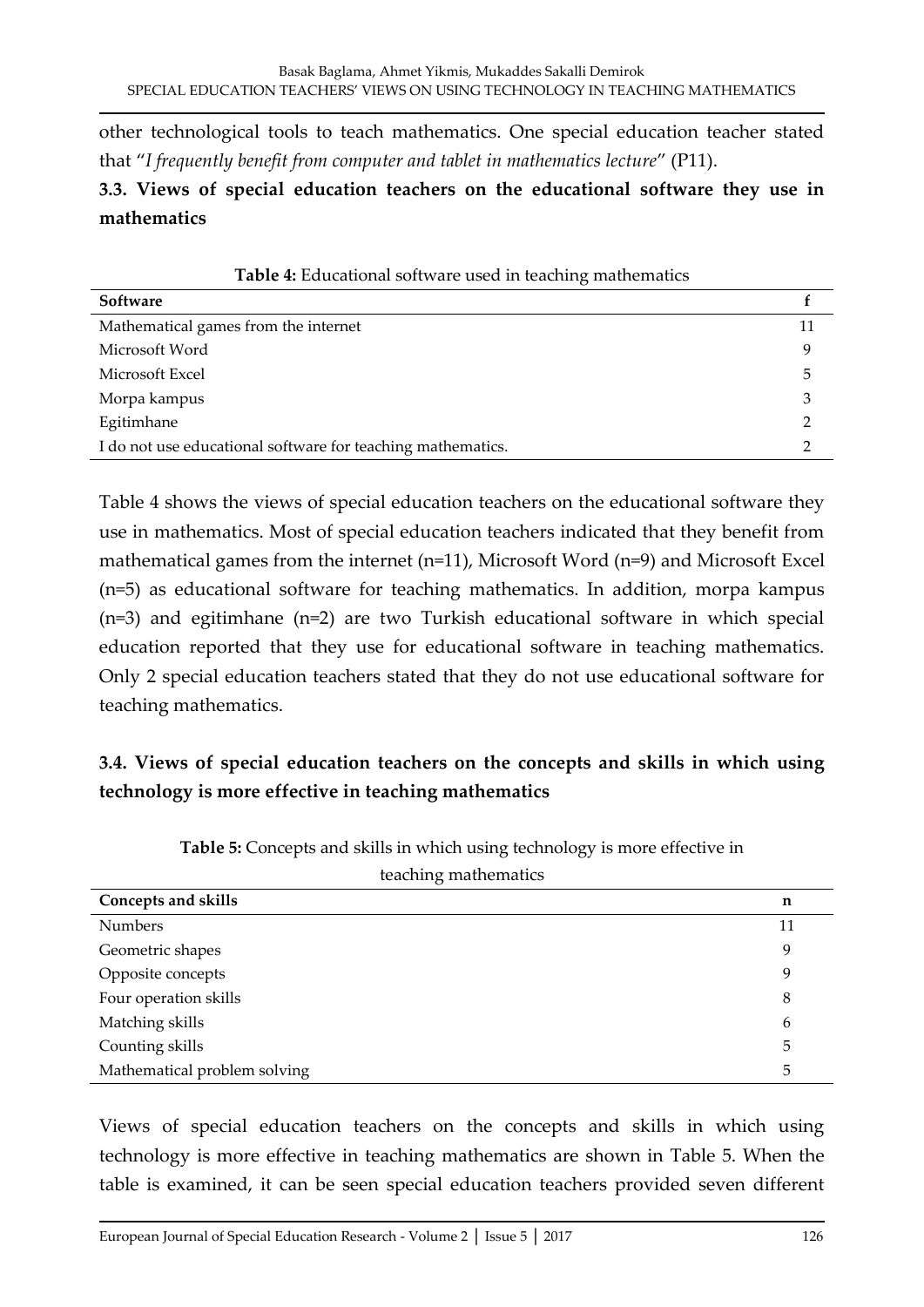views on what concepts and skills are taught more effectively through using technology. Most of the teachers responded as numbers (n=11), geometric shapes (n=9) and opposite concepts (n=9). In addition, four operation skills (n=8), matching skills (n=6), counting skills (n=5) and mathematical problem solving skills (n=5) are other skills which can be taught more effectively by using technology.

One special education teacher said that "*Technology really facilitates to teach mathematical concepts and skills. When we visualize complex things, they become clearer. For example, steps for making four operations and problem solving can be very easily visualized and simplified with technology*" (P7).

# **3.5 Views of special education teachers on the problems they encounter when using technological tools in teaching mathematics**

**Table 6:** Problems teachers experience when using technological tools in teaching mathematics

| <b>Views</b>                                           | n |
|--------------------------------------------------------|---|
| Obtaining results with fractions                       |   |
| Possibilities of deteriorations in technological tools | 8 |
| Disconnections in the internet                         | h |
| Having no Internet                                     | 4 |
| Excessive use of technology might lead to addiction    | 4 |
| Not obtaining any feedback from programs               |   |

Table 4 shows the views of special education teachers on the problems they encounter when using technological tools in teaching mathematics. As it can be seen from the table, teachers reported five different views on the problems they experience when using technological tools in teaching mathematics. Most of the teachers reported that obtaining results with fractions (n=9) and possibilities of deteriorations in technological tools (n=8) are the problems they experience when using technological tools in teaching mathematics. Furthermore, disconnections in the internet (n=6), having no Internet (n=4) not obtaining any feedback from programs (n=3) are other problems they experience. 4 special education teachers also indicated that excessive use of technology might lead to addiction.

One teacher stated that "*Technological tools can go out of order and this might affect learning and teaching process negatively*" (P2). Other teachers reported that "*Especially*  when using applications from smart phones, having no internet or disconnections in the internet *is a big problem*" (P1) and "*Since I use software through the Internet, I encounter with difficulties. I tried to solve the Internet connection problem, but if I cannot solve, I give up using the technological tool*" (P15). Besides, one teacher indicated that "*Some educational*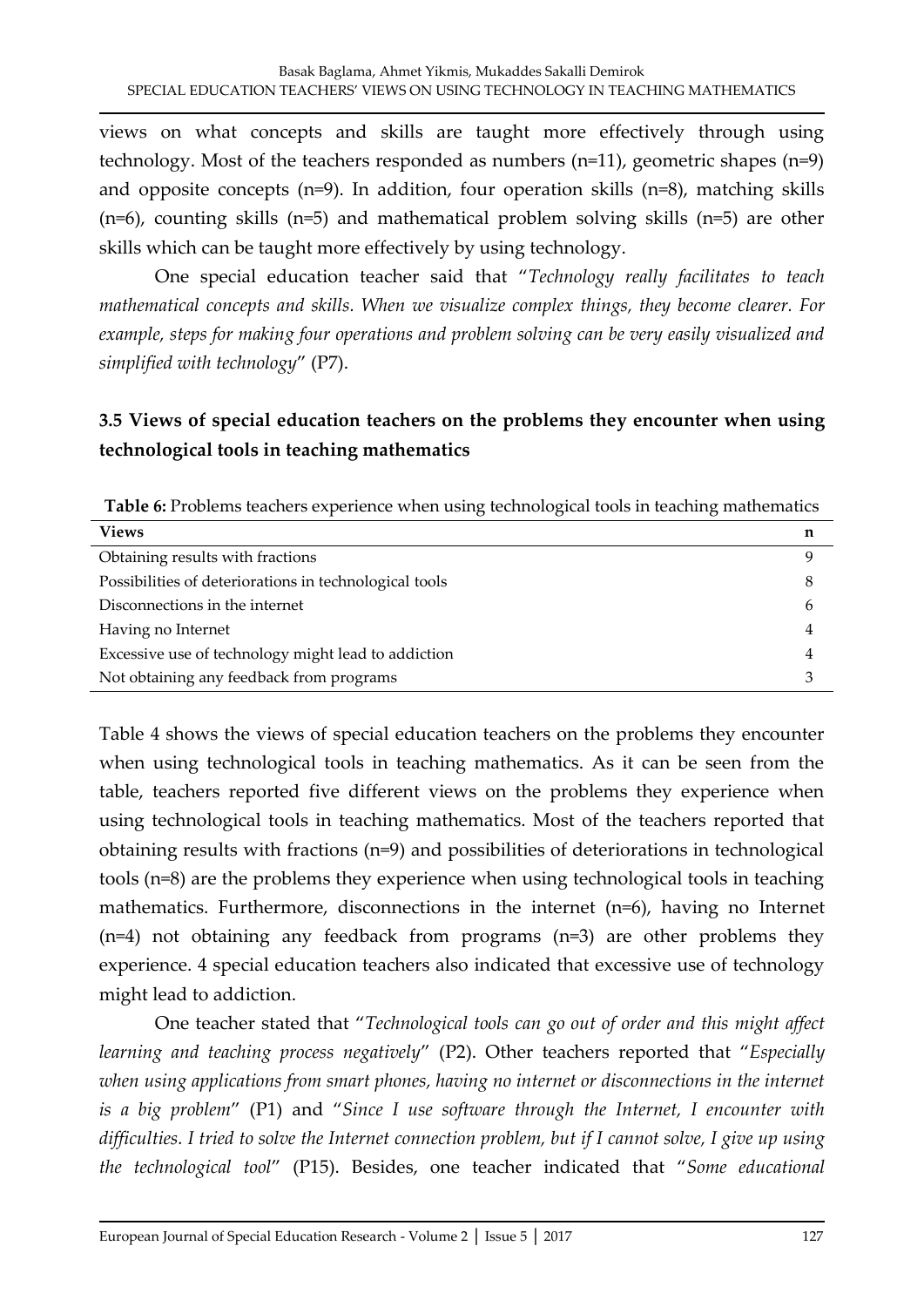*programs do not give feedback at the end of the activity so this creates a space and I have to follow and provide feedback at the end of every activity*" (P12).

# **3.6 Views of special education teachers on the recommendations for using technological tools more effectively in teaching mathematics**

**Table 7:** Recommendations for using technological tools more effectively in teaching mathematics

| Recommendations                                                                                  |  |
|--------------------------------------------------------------------------------------------------|--|
| Teachers can be supported with in-service trainings on using technology in teaching mathematics. |  |
| Visual and auditory dimensions can be supported together.                                        |  |
| I cannot provide any recommendation since I do not use technology frequently.                    |  |
|                                                                                                  |  |

Views of special education teachers on the recommendations for using technological tools more effectively in teaching mathematics are shown in Table 7. Special education teachers provided three different recommendations for using technology in teaching mathematics. Most of special education teachers recommended that teachers can be supported with in-service trainings on using technology in teaching mathematics (n=10). In addition, 3 special education teachers reported that visual and auditory dimensions can be supported together and only 2 special education teachers did not provide any recommendations.

One special education teacher reported that "*I think schools have to give education to teachers to learn more about how to integrate technology in teaching mathematics. Because I graduated from the university 13 years ago and I need assistance on using new technologies in teaching*" (P10). Another teacher indicated that "*I think technology is more effective when both visual and auditory materials are used together*" (P13) and one special education teacher stated that "*I use technology only as reinforcement so I cannot provide recommendations*" (P14).

### **4. Discussion**

As every individual in the society, individuals with special needs also need to have adequate level of knowledge in mathematics to maintain their daily lives. At this point, the role of special education teachers becomes more crucial in teaching mathematics to individuals with special needs since they provide support in terms of both academic and social skills. In addition to the crucial role of special education teachers, effectiveness of using technology in teaching mathematics to individuals with special needs is also evidenced in literature. Therefore, this study aimed to determine the views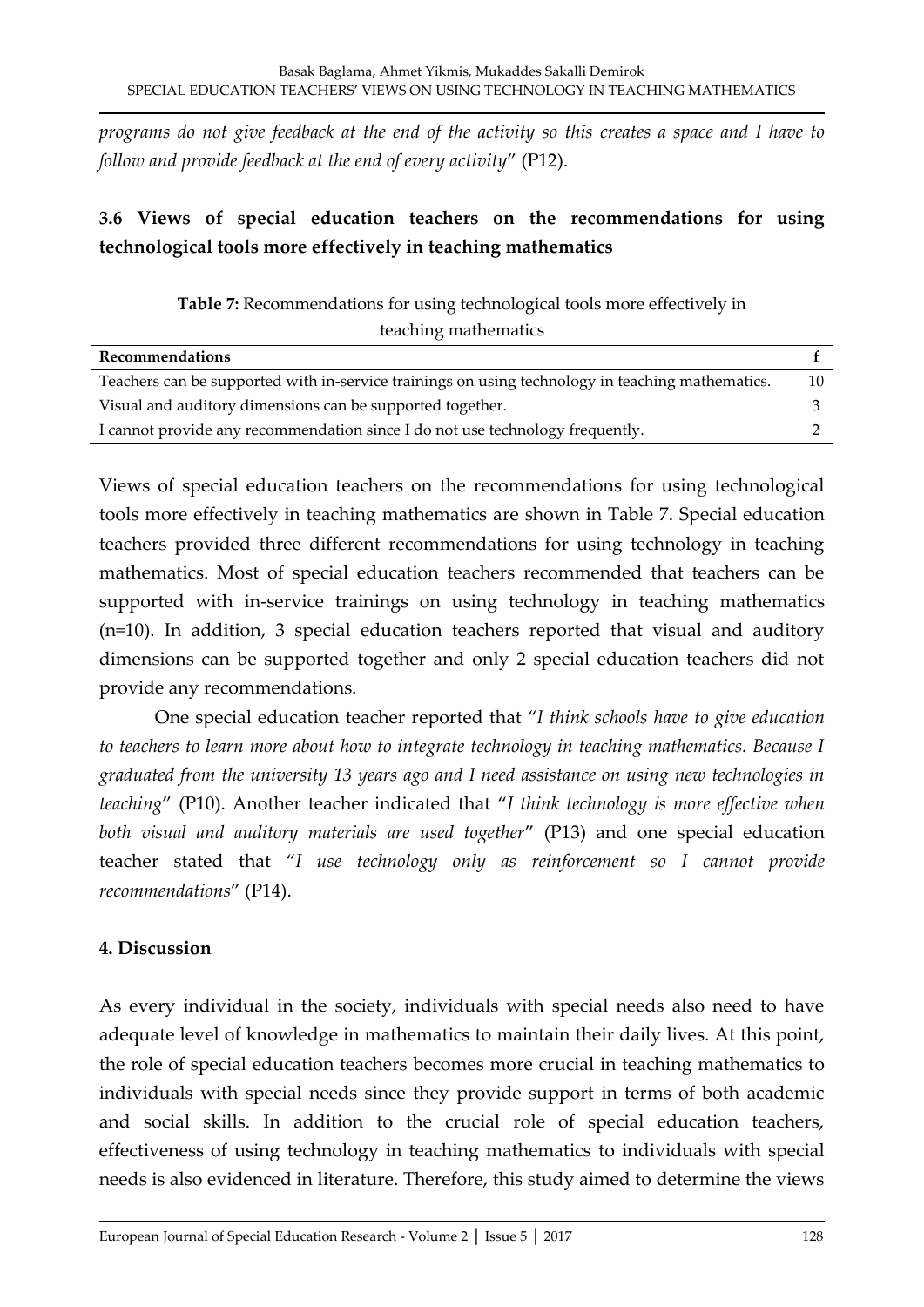of special education teachers on the use of technology in teaching mathematics. In order to achieve this aim, a total number of 15 special education teachers were asked 7 questions and their answers to each question are presented in detail in the present study.

According to the results of the study, special education teachers mentioned about computers, tablets, smart phones, calculators, projection and smart board when they are asked about technological tools which can be used in teaching mathematics. Effective uses of most of these technological tools are supported with evidence from the literature. For instance, Wiest (2001) emphasized the role of computers in learning and teaching mathematics; Jeffries, Crosland and Miltenberger (2016) mentioned about tablet computers as effective instructional tools for students with autism, Kiger, Herro and Prunty (2014) indicated that mobile learning applications increase achievement in mathematics and Tunaboylu and Demir (2017) showed that interactive whiteboard enhances teaching mathematics.

Furthermore, Demir and Bozkurt (2011) investigated primary teachers' views on their competencies on the integration of technology and showed that primary teachers need training on using technology in education to increase their competencies. This result is similar with the findings of the present study. In addition, Pierce and Ball (2009) emphasized that although teachers have positive attitudes towards using technology in mathematical classes, they also think that there are some barriers to need to be addressed and improved as well. This is also similar with the findings of the present study in which special education teachers reported that although using technology in teaching mathematics facilitate teaching of various mathematical concepts and skills, disconnections in the internet, having no internet and no feedback from technological devices are some problems addressed by special education teachers.

Tournaki and Lyublinskaya (2014) showed that it is important to prepare and train special education teachers to integrate technology in teaching mathematics. Therefore, it can be said that this study provides a comprehensive perspective on the views of special education teachers working in North Cyprus on the use of technology in teaching mathematics. It is important to increase the use of technology in teaching mathematics to individuals with special needs and teachers have the key role in achieving this through integrating technology into mathematics lessons in an effective way.

#### **5. Conclusion and Recommendations**

It is important to understand and reveal the views of special education teachers on using technology in teaching mathematics to individuals with special needs since they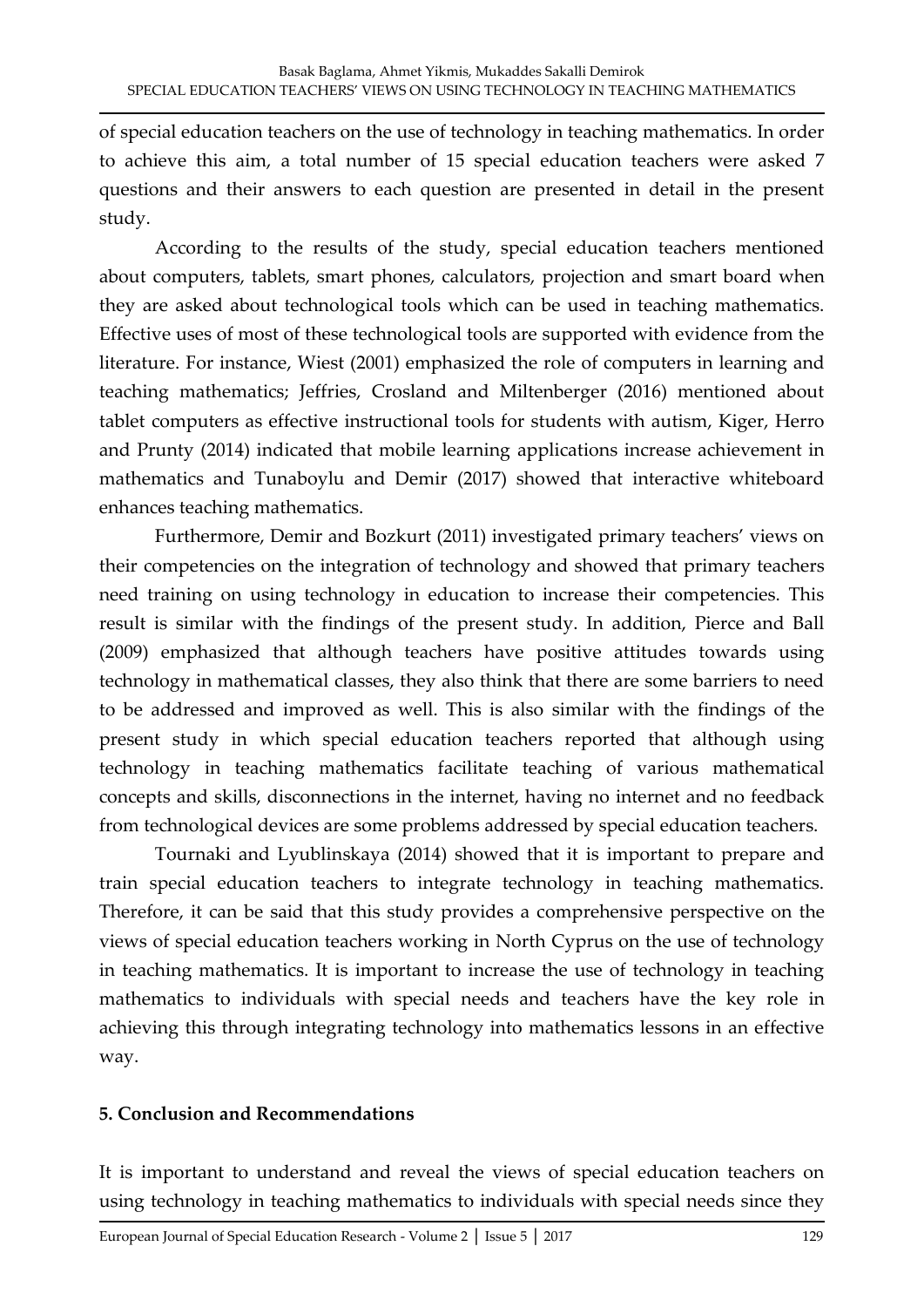determine the prospective attitude and behaviors of special education teachers in their professional lives and the results of the study provided sufficient information about views of special education teachers.

Overall, the study showed that special education teachers think that they are competent in using technology in mathematics. This study also provides educational implications about the importance of using technology in teaching mathematics and special education teachers' key role in teaching mathematical skills to individuals with special needs.

Special education teachers need to follow new trends and practices in technology in order to integrate technology into education and therefore meet the educational needs of their students. In this way, they would be more beneficial for their students with special needs when they have professional competency in using technology in teaching mathematics to individuals with special needs in an effective way.

In the light of the results obtained from the study, the following recommendations for further research and practices are provided:

- In-service trainings, courses, seminars and conferences should be organized for special education teachers to increase their competency to use technology in teaching mathematics.
- Views of special education teachers on the use of technology in acquiring other academic skills such as reading-writing might be examined.
- Educational policies and programs should be improved in order to develop knowledge, understanding and awareness of the importance of using technology in teaching mathematics.
- Number of courses on using technology in teaching mathematics in teacher training programs at universities should be increased.
- Similar studies with quantitative or experimental research design might be carried out.
- This study might be also carried out with preservice special education teachers in order to obtain their views on using technology in teaching mathematics.

### **About the authors**

**Basak Baglama** (corresponding author) is Phd candidate and lecturer in the department of Special Education at Near East University, North Cyprus. She teaches psychology, autism, individual differences in special education and inclusion courses. Her research interests include autism, inclusive education, teaching mathematics to individuals with special needs and use of technology in special education.

E-mail: [basak.baglama@neu.edu.tr](mailto:basak.baglama@neu.edu.tr)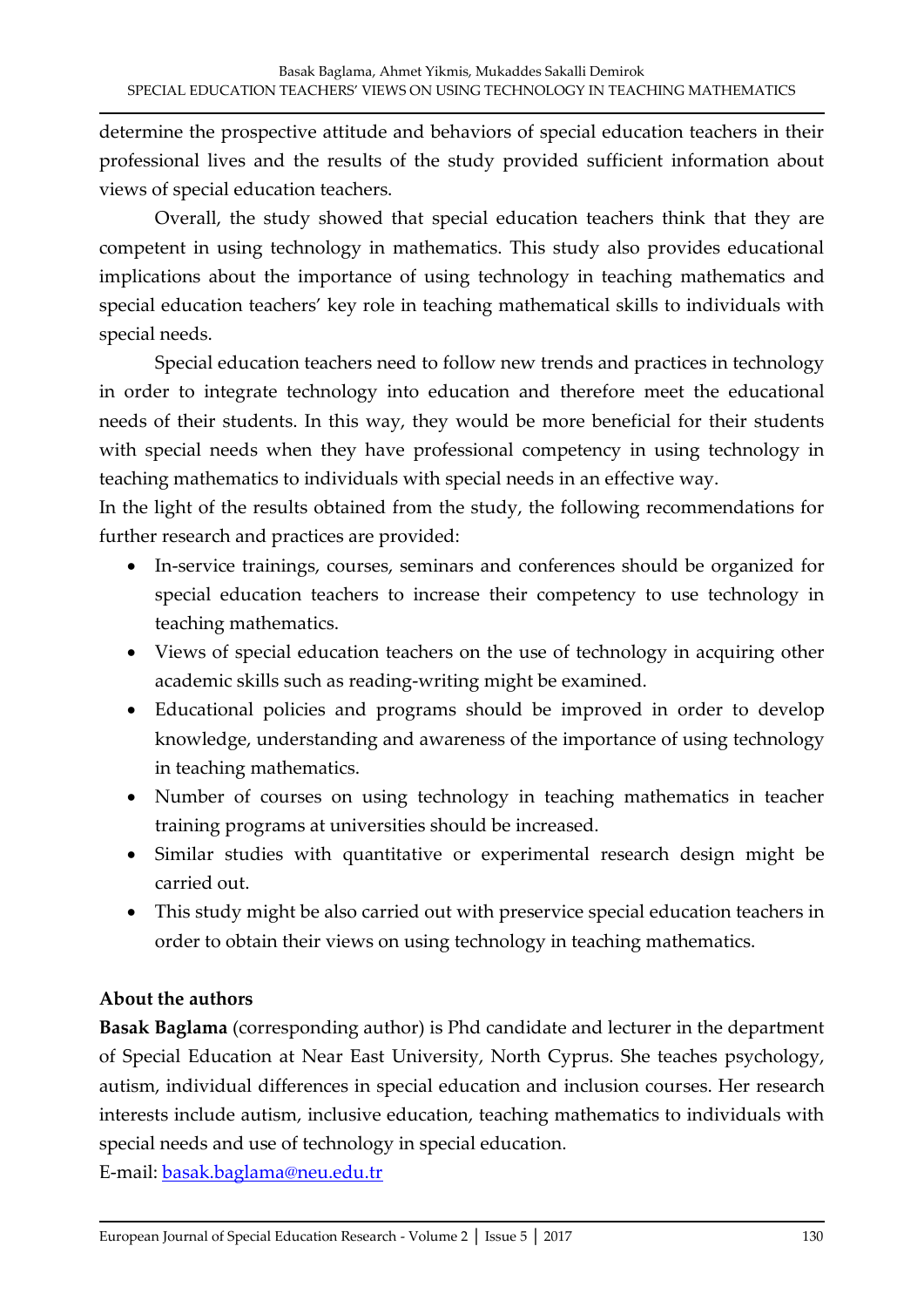**Ahmet Yikmis** is assistant professor at Abant Izzet Baysal University in the department of special education. His research interests are single subject design in special education, teaching mathematics to individuals with special needs, use of technology in special education, autism, learning disability and applied behavioral analysis.

E-mail: [yikmis\\_a@ibu.edu.tr](mailto:yikmis_a@ibu.edu.tr)

**Mukaddes Sakalli Demirok** is assistant professor at Near East University and chief of the department of Special Education. She teaches courses on early childhood research in special education, inclusion, learning disability and special education. Her research interests are special education research, family guidance and autism.

E-mail: [mukaddes.sakalli@neu.edu.tr](mailto:mukaddes.sakalli@neu.edu.tr)

### **References**

- 1. Akpan J P, Beard L A, 2014. Assistive Technology and Mathematics Education. Universal Journal of Educational Research, 2: 219-222. doi: 10.13189/ujer.2014.020303
- 2. Atasoy E, Uzun N, Aygun B 2016. Technological Pedagogical Content Knowledge of Prospective Mathematics Teachers Regarding Evaluation and Assessment. World Journal on Educational Technology: Current Issues, 8: 18-24. doi:<https://doi.org/10.18844/wjet.v8i1.496>
- 3. Boobekova K, 2013. The Teaching of Mathematics of Primary School in Turkish and Kyrgyzstan Educational Systems. Marmara Universitesi Egitim Bilimleri Dergisi, 15: 103-122.
- 4. Carpenter T P, Franke M L, Jacobs V R, Fennema E, Empson S, 1998. A Longitudinal Study of Invention and Understanding in Children's Multidigit Addition and Subtraction. Journal for Research in Mathematics Education, 29: 3– 20.
- 5. Ciftci O, Tatar E, 2015. Guncellenen Ortaogretim Matematik Ogretim Programi Hakkinda Ogretmen Gorusleri [Teachers' Views on the Revised Secondary Education Mathematics Curriculum]. Turkish Journal of Computer and Mathematics Education, 6: 285-298.
- 6. Cviko A, McKenney S, Voogt J, 2014. Teacher Roles in Designing Technology-Rich Learning Activities for Early Literacy: A Cross-Case Analysis. Computers & Education, 72: 68-79. doi:<https://doi.org/10.1016/j.compedu.2013.10.014>
- 7. Demir S, Bozkurt A, 2011. Primary Mathematics Teachers' Views about Their Competencies Concerning the Integration of Technology. Elementary Education Online, 10: 850-860.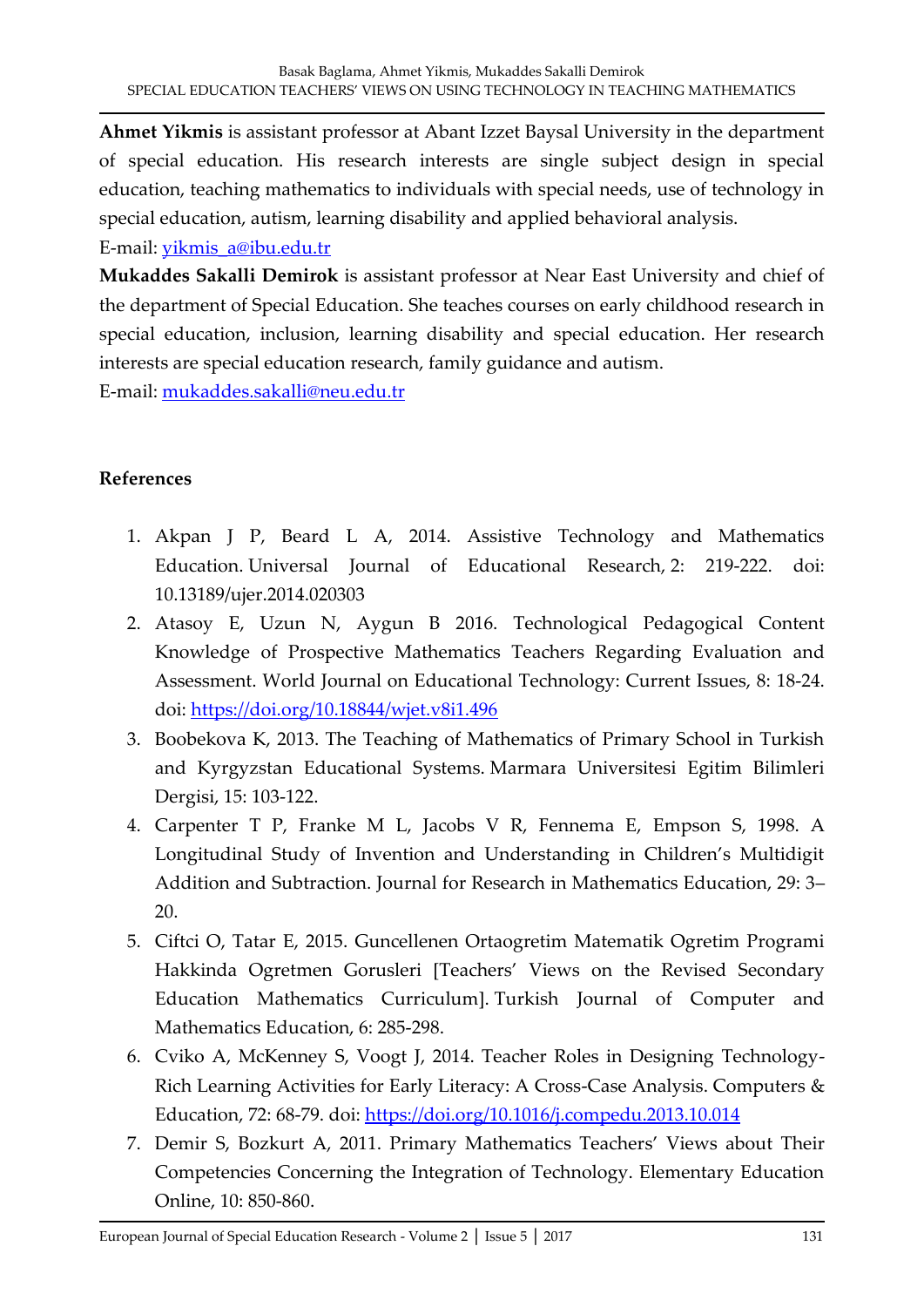- 8. Goldsmith L T, Doerr H M, Lewis C C, 2014. Mathematics Teachers' Learning: A Conceptual Framework and Synthesis of Research. Journal of Mathematics Teacher Education, 17: 5-36.
- 9. Gursel, O, 2017. Ozel gereksinimli ogrencilere matematik beceri ve kavramlarinin ogretimini planlama ve uygulama [Planning and applying to teach mathematical skills and concepts to students with special needs], Ankara, Vize Yayincilik.
- 10. Jeffries T, Crosland K, Miltenberger R, 2016. Evaluating a Tablet Application and Differential Reinforcement to Increase Eye Contact in Children with Autism. Journal of Applied Behavior Analysis, 49: 182-187. doi: 10.1002/jaba.262
- 11. Kan A U, 2015. Prospective Teachers' Perceptions of Teaching Profession. Contemporary Educational Researches Journal, 5: 12-16. doi: <http://dx.doi.org/10.18844/cerj.v5i1.10>
- 12. Kiger D, Herro D, Prunty D, 2012. Examining the Influence of a Mobile Learning Intervention on Third Grade Math Achievement. Journal of Research on Technology in Education, 45: 61-82.
- 13. Krawec J, Huang J, Montague M, Kressler B, Melia de Alba A, 2013. The Effects of Cognitive Strategy Instruction on Knowledge of Math Problem-Solving Processes of Middle School Students with Learning Disabilities. Learning Disability Quarterly, 36: 80-92.
- 14. Pierce R, Ball L, 2009. Perceptions that May Affect Teachers' Intention to Use Technology in Secondary Mathematics Classes. Educational Studies in Mathematics 71: 299-317. doi:<https://doi.org/10.1007/s10649-008-9177-6>
- 15. Polat O, Yavuz, E A, Tunc A B O, 2017. The effect of Using Mind Maps on the Development of Maths and Science Skills. Cypriot Journal of Educational Sciences 12: 32-45. doi:<https://doi.org/10.18844/cjes.v12i1.1201>
- 16. Tournaki N, Lyublinskaya I, 2014. Preparing Special Education Teachers for Teaching Mathematics and Science with Technology by Integrating the TPACK Framework into the Curriculum: A Study of Teachers' Perceptions. Journal of Technology and Teacher Education, 22: 243-259.
- 17. Tunaboylu C, Demir E, 2017. The Effect of Teaching Supported by Interactive Whiteboard on Students' Mathematical Achievements in Lower Secondary Education. New Trends and Issues Proceedings on Humanities and Social Sciences [Online], 07: 74-91. doi:<https://doi.org/10.18844/prosoc.v2i7.1988>
- 18. Wiest L R, 2001. The Role of Computers in Mathematics Teaching and Learning. Computers in the Schools 17: 41-55. doi: [http://dx.doi.org/10.1300/J025v17n01\\_05](http://dx.doi.org/10.1300/J025v17n01_05)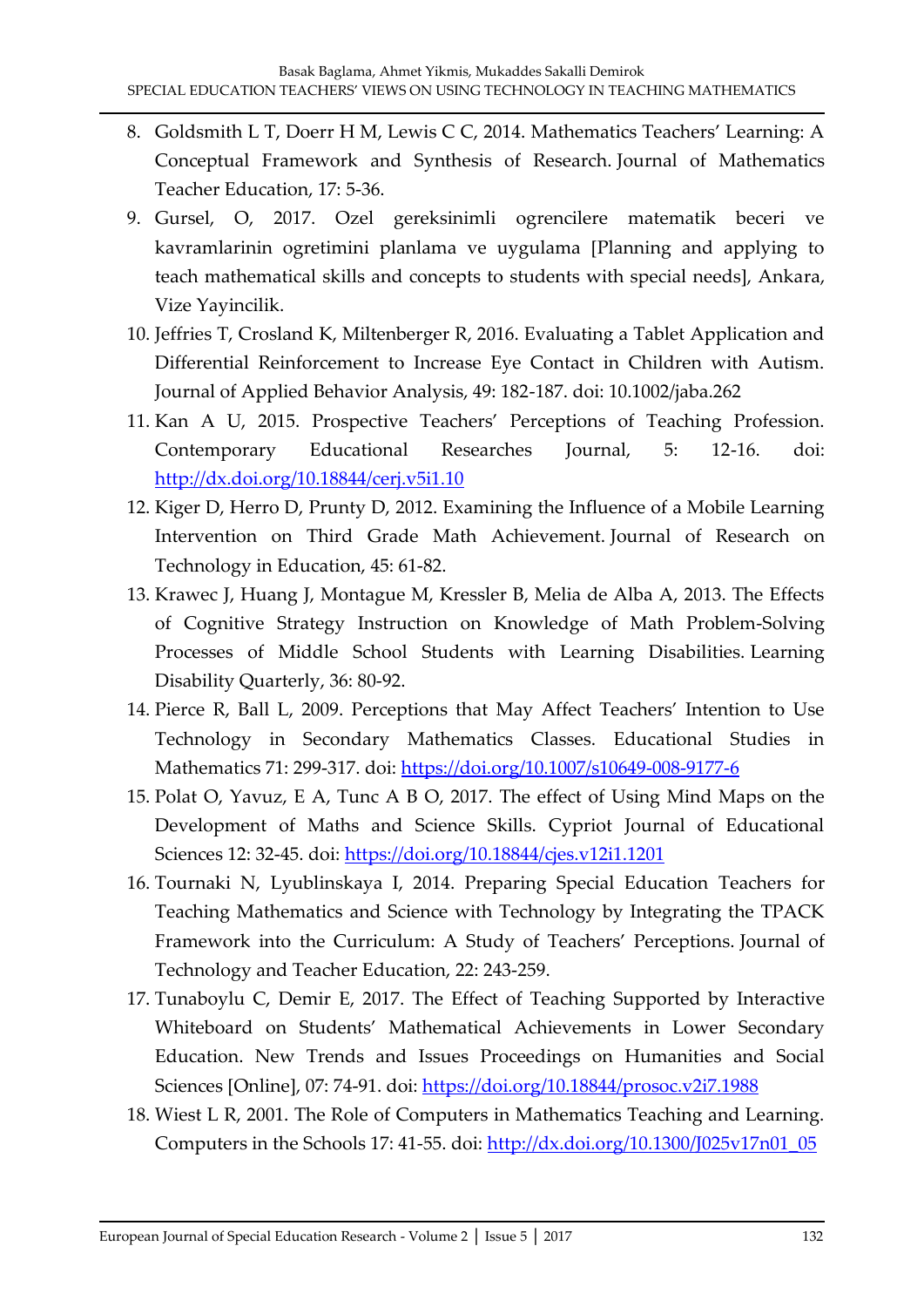- 19. Yikmis A, 2016. Effectiveness of the Touch Math Technique in Teaching Basic Addition to Children with Autism. Educational Sciences: Theory and Practice, 16: 1005-1025. doi: 10.12738/estp.2016.3.2057
- 20. Yildirim A, Simsek H 2008. Sosyal bilimlerde nitel araştırma yöntemleri [Qualitative research methods in social sciences]. Ankara: Seckin Yayincilik.